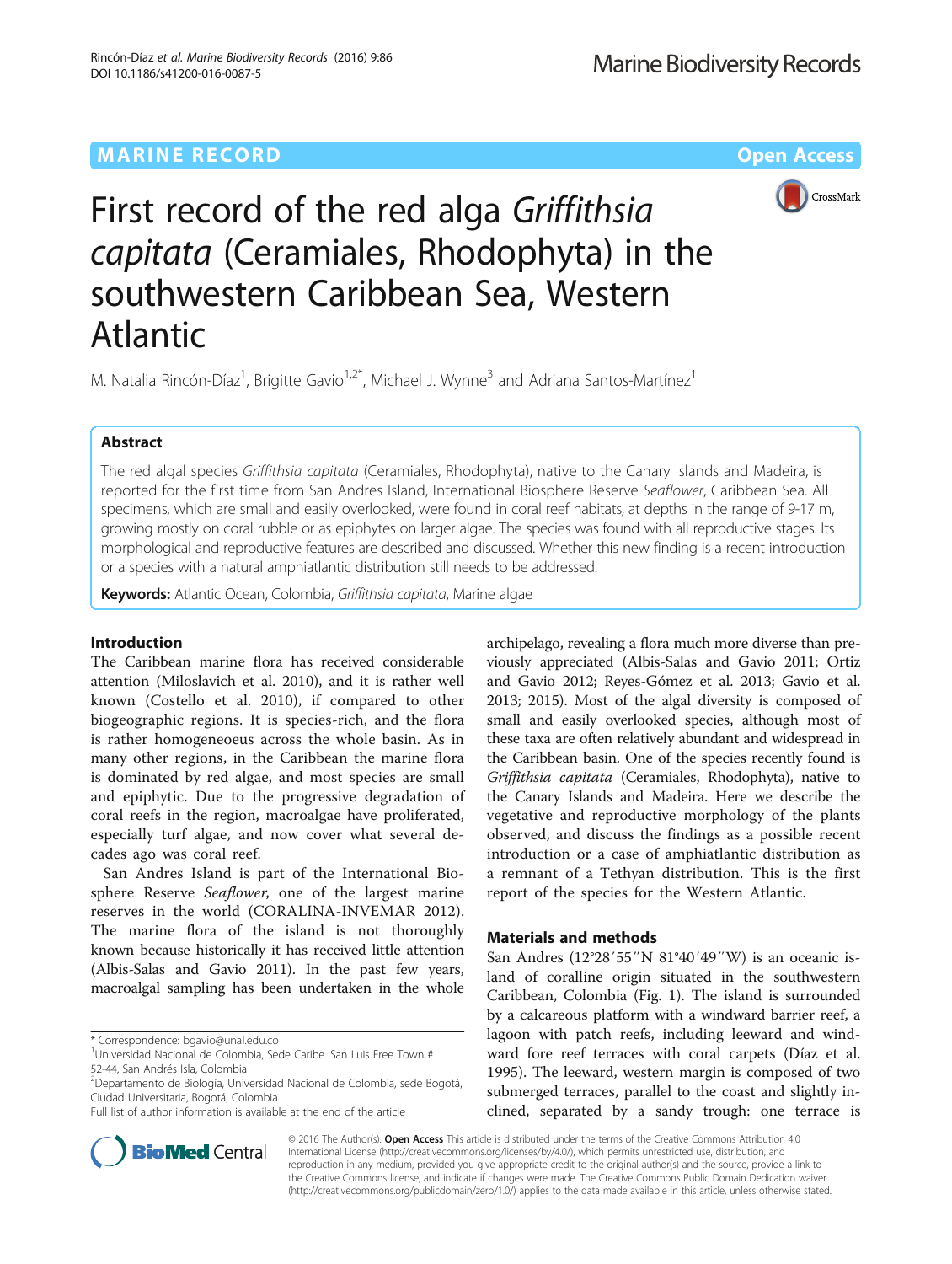<span id="page-1-0"></span>

shallow (4-10 m depth) along the shore; the second is deeper (10–20 m depth), its outer edge dropping to the top of the insular slope below (Chaves-Fonnegra et al. [2007](#page-4-0)). All the specimens were collected on the western side of the island, at the localities "Wild Life" (12°30′30″ N 81°43′45″W) and "Green Moon" (12°29′07″N 81°44′ 01″W). This sector is characterized by a reef terrace with coral mat formations starting at 10 m depth, characterized by high species diversity of corals, sponges, octocorals and algae (Díaz et al. [2000](#page-4-0)).

The algae were collected during a macroalgal survey of the sites by scuba diving, in the wet season (from November 2012 to January 2013 and June 2013 to August 2013), and dry season (from February 2013 to May 2013) at 9-17 m depth. Specimens were preserved in 4 % formalin/seawater solution. In the laboratory, algae were identified using an OLYMPUS BX51 microscope. Slide material was mounted in 50 % glycerin, after staining in aniline-blue solution. Specimens were deposited in COL, the Herbarium of the Universidad Nacional de Colombia.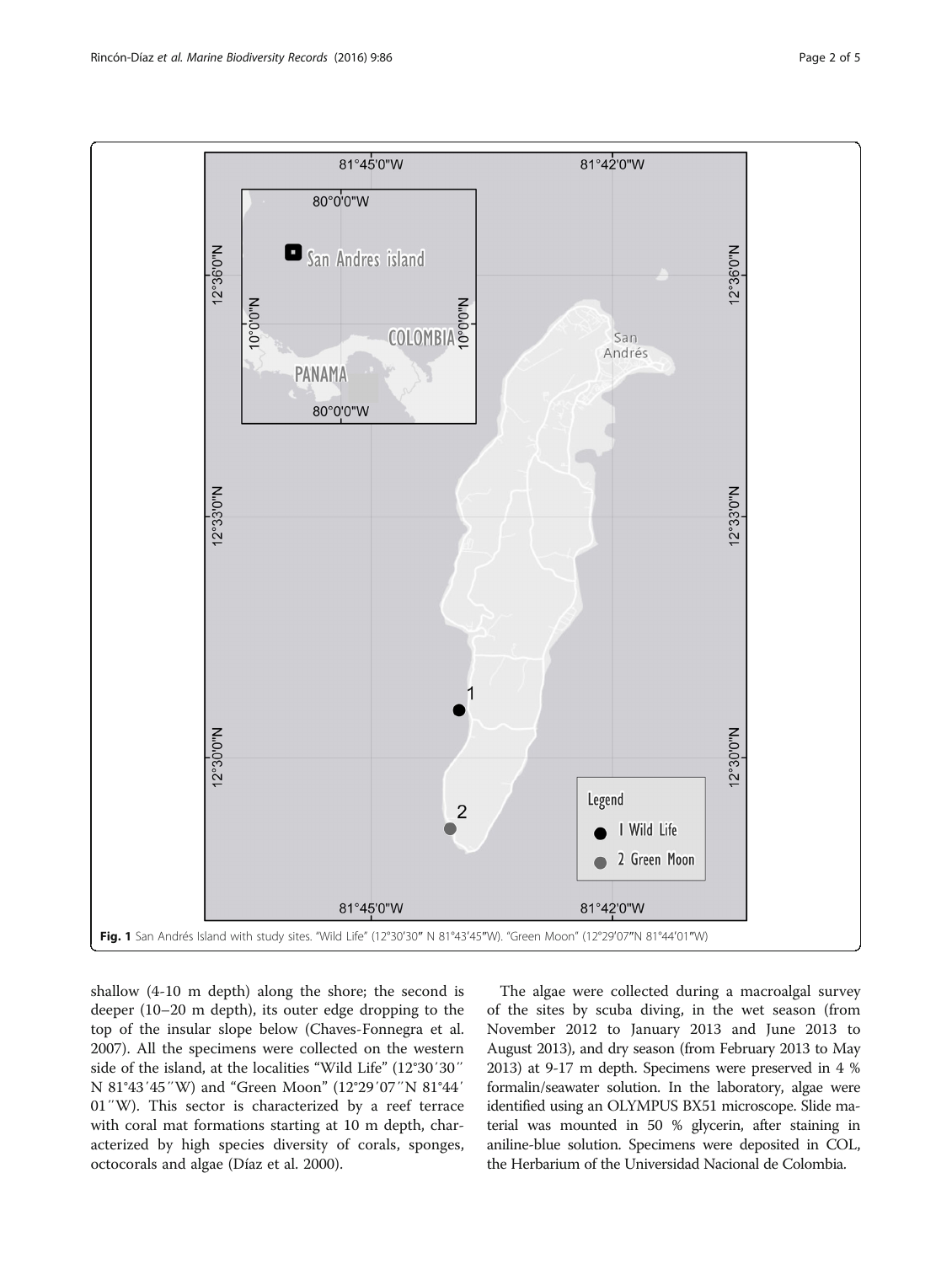## <span id="page-2-0"></span>Results and discussion

**SYSTEMATICS** Family WRANGELIACEAE Genus Griffithsia C. Agardh nom. cons. Griffithsia capitata Børgesen (Figure 2)

## Distribution

This species, which has as type locality Gran Canaria, Canary Islands (Børgesen [1930\)](#page-4-0), has a limited distribution in the north-eastern Atlantic Ocean. To date, it has been reported only from the Canary Islands (Gil-Rodriguez and Afonso-Carrillo [1980;](#page-4-0) Afonso-Carrillo and Sansón [1999\)](#page-4-0) and the Madeira Archipelago (Levring [1974](#page-4-0); Neto et al. [2001](#page-4-0)).

## Description

Thallus delicate, pale rose, small, to 7 mm in height, epiphytic, erect (Fig. 2a), attached to the substrate by a basal disc (Fig. 2b); branching irregular. Cells cylindrical, 75–130 μm in diameter on vegetative branches (Fig. 2c) and up to 320 μm on branches with reproductive structures, 600–1000 μm long; apical cells dome-shaped in vegetative branches 75–90 μm diameter, 100 μm long (Fig. 2c), rounded when reproductive structures are present, 160 μm diameter, (Fig. 2d). Sterile filaments are not present.

Tetrasporangia globose, 55–70 μm diameter, 55–60 μm long, with basal cell 12.2 μm diameter, 15 μm long, in whorls encircling distal ends of subapical to median cells (Fig. 2e), with the upper cell of the vegetative filament bearing tetrasporangia. The ultimate cell of the fertile filament is often caducous. Involucral cells and trichoblasts absent.

Spermatangia develop on the ultimate cell of the fertile branch, as naked fascicles, which cover 25–30 % of the apical cell as cap-like masses (Fig. 2f ). The fascicles are 500 μm  $\times$  350 μm, whereas the spermatangia are 5 μm long and 2.5 μm diameter.

Carposporophyte terminal to subterminal, surrounded by large kidney-shaped involucral cells (Fig. 2g).

### Habitat and phenology

Tetrasporangiate, male, female, and vegetative plants of Griffithsia capitata were collected from the "Wild Life" site on 2 November 2012 at 12.5 m depth (NRD037, NRD042, NRD051, NRD104 and NRD123). On 22 January 2013 at 16.8 m depth (NRD410 and NRD499). On 4 April 2013 at 13 m depth (NRD992, NRD0030, NRD0070, NRD0074 and NRD0105). On 7 June 2013 at 14 m (NRD0209, NRD0271, NRD0273, NRD0319, and NRD0341). On 9 August 2013 at 14 m depth (NRD0406, NRD0465, NRD0487 and NRD0519). Vegetative plants from the "Green Moon" site were collected on 7 December 2012 at 10.2 m depth (NRD148 and



Fig. 2 Griffithsia capitata. a Habit of male gametophyte. b Basal disc. c Dome-shaped apical cell terminating vegetative branch. d Globose tetrasporangia in whorls encircling distal ends of subapical to median cells. **e** Tetrasporangia with loss of upper part. **f** Spermatangial cap developing on ultimate cell of a fertile branch. g Persistent kidney-shaped involucral cells which surrounded the carposporophyte (which has shed). Scale bars: **a**, 1 mm; **b**, 200 μm; **c**, 250 μm; **d**, 100 μm; **e**, 50 μm; **f**, 250 μm; **q**, 50 μm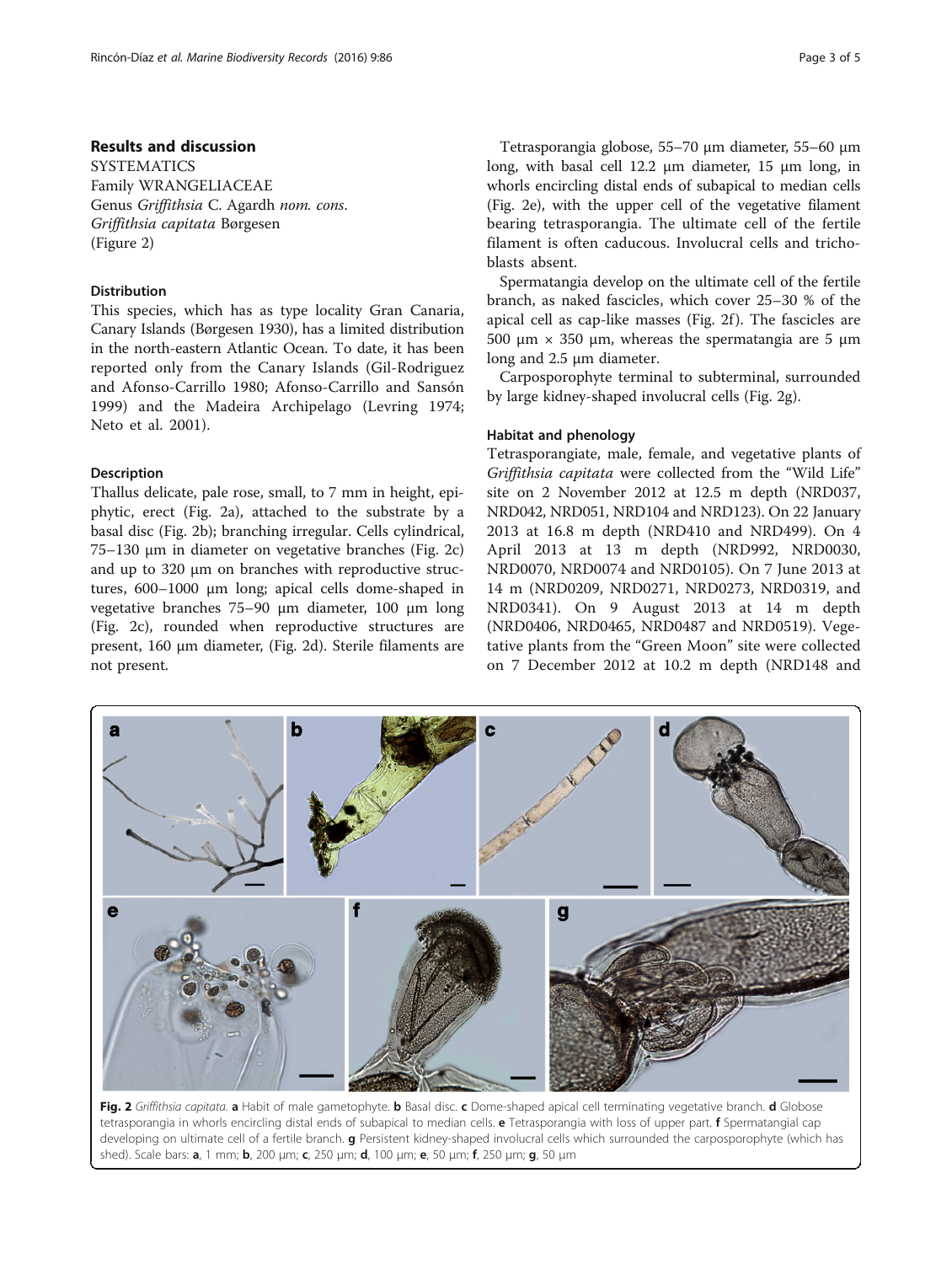NRD326). The plants were growing on coral rubble and on larger algae, especially species of Halimeda.

#### Remarks

To date, eight species of Griffithsia have been reported from the western North Atlantic: G. aestivana C.W. Schneider & C.E. Lane, G. caribaea Feldmann-Mazoyer, G. globulifera Harvey ex Kützing, G. heteromorpha Kützing, G. opuntioides J. Agardh, G. radicans Kützing, G. schousboei Mont. in Webb and G. secundiramea Vickers (Wynne [2011\)](#page-4-0). Of these, only G. aestivana and G. radicans lack involucral cells around the tetrasporangia (Schneider and Lane [2007\)](#page-4-0). However, G. aestivana is much larger in size, and the tetrasporangia are associated with trichoblasts, a feature not observed in G. capitata (Børgesen [1930\)](#page-4-0).

Our male plants bearing terminal caps of spermatangia clearly align our species with the Griffithsia capitata group as proposed by Børgesen ([1942\)](#page-4-0). Only four species have been assigned to this group (Baldock [1976\)](#page-4-0): G. capitata Børgesen [\(1930\)](#page-4-0), G. weber-van-bosseae Børgesen ([1942](#page-4-0)), G. globulifera, and G. rhizophora Weber-van Bosse (Børgesen [1942](#page-4-0)). Griffithsia globulifera can be separated from our specimens on the basis of its large thallus size, the large size of individual cells (to 1.5 mm diam), the presence of sterile filaments and also of involucral cells protecting the tetrasporangia (Taylor [1962](#page-4-0); Littler and Littler [2000](#page-4-0)). We did not observe any trichoblasts or sterile filaments in our specimens (Fig. [2a\)](#page-2-0).

Griffithsia rhizophora can be distinguished from our species because of its dichotomous branching habit, its extensive prostrate habit, and its frequent production of attachment rhizoids (Thivy and Iyengar [1963\)](#page-4-0). Our specimens are totally erect and are attached to the substrate by means of a basal disc (Fig. [2b](#page-2-0)). Moreover, in G. rhizophora the cell length: width ratio is equal to 3 (Taylor [1960\)](#page-4-0), while in our specimens the length: width ratio is >3. Griffithsia weber-van-bosseae differs from our specimen for its decumbent axis, with frequent rhizoids, and for the presence of numerous dwarf shoots forming at the upper ends of cells (Børgesen [1942\)](#page-4-0). In general, our specimens fit well the description of Griffithsia capitata Børgesen. However, our thalli are smaller; our specimens were less than 1 cm in length, whereas Børgesen [\(1930](#page-4-0)) described the thalli as 2-3 cm high. Levring [\(1974](#page-4-0)) observed his specimens of this species from Madeira to be about 1 cm high and to carry tetrasporangia. Our specimens were fertile, and we collected the three stages of the reproductive cycle: male and female gametophytes, and tetrasporophytes. Therefore, we are confident that the observed thalli are adults and not just undeveloped juveniles.

This is the first record of Griffithsia capitata in the western Atlantic and outside its known range of distribution, which includes only the Canary Islands and Madeira in the eastern North Atlantic (Guiry and Guiry

[2016](#page-4-0)). The present record expands the geographical range of the species to the Caribbean Sea, and adds to the record of species with amphiatlantic distribution. The alga is small and may have gone undetected, despite the attention that the Caribbean flora has received in the past decades. The Canary Islands, with Madeira, the Azores and the Cabo Verde islands, form the Macaronesian biogeographic region, and its marine flora has several representatives from the Caribbean basin (Prud'homme van Reine and van den Hoek [1990](#page-4-0); Haroun et al. [1993](#page-4-0)). According to Prud'homme van Reine ([1998](#page-4-0)), tropical-to-warm temperate species have a predominantly amphi-atlantic distribution. Therefore, it is possible that this species has been a natural resident of the Caribbean basin but has gone undetected due to its small size and turf habit. Longdistance dispersal might be possible due to the Canary current and the North Equatorial currents, which drift in an east to west direction (Mason et al. [2011\)](#page-4-0). Pakker et al. ([1996\)](#page-4-0) demonstrated a lack of ecotypic differentiation between isolates from different localities on eastern and western Atlantic coasts, suggesting long-range dispersal events. Due to the presence of reproductive structures, we consider the species as well-established in the Caribbean basin; the alga is at present part of the macroalgal turf of the study sites, mainly epiphytic on Halimeda spp.

An alternative scenario includes a recent introduction of the species to the western Atlantic. Reports of small epiphytic red algae outside their range of introduction are common, and some species, within a few years after their first detection, become dominants at the demise of native turf algae (e.g. Kapraun and Searles [1990](#page-4-0); Rindi et al. [1999;](#page-4-0) Nikolić et al. [2010\)](#page-4-0).

A probable vector of introduction to San Andres island, due to the absence of aquaculture, is either ballast water or hull fouling. Various studies indicate that ballast water and sediments are one of the most important vectors of transoceanic and interoceanic movement of marine and coastal shallow water organisms (Shine et al. [2000](#page-4-0)). If this scenario results to be true, evidence of nutrient enrichment of the coastal waters of the island (Gavio et al. [2010](#page-4-0)) may favor the proliferation of turf algae (Vermeij et al. [2010\)](#page-4-0), and indirectly promote the spread of Griffithsia capitata.

The origin of the species in the Caribbean basin, whether native of introduced, is not yet clear and should be addressed in the future to have a better understanding of the dynamics driving species diversity in the region.

#### Acknowledgements

The authors are grateful to Manuel Angarita (Landivers) and Francisco Javier Ramos for help in the field. We thank Julieta and Alejandro Rincón for assistance in managing Adobe Photoshop. Sven Zea and Paola Rodriguez provided insightful comments for field work. David Forero Parra elaborated the map of study sites, for which we acknowledge.